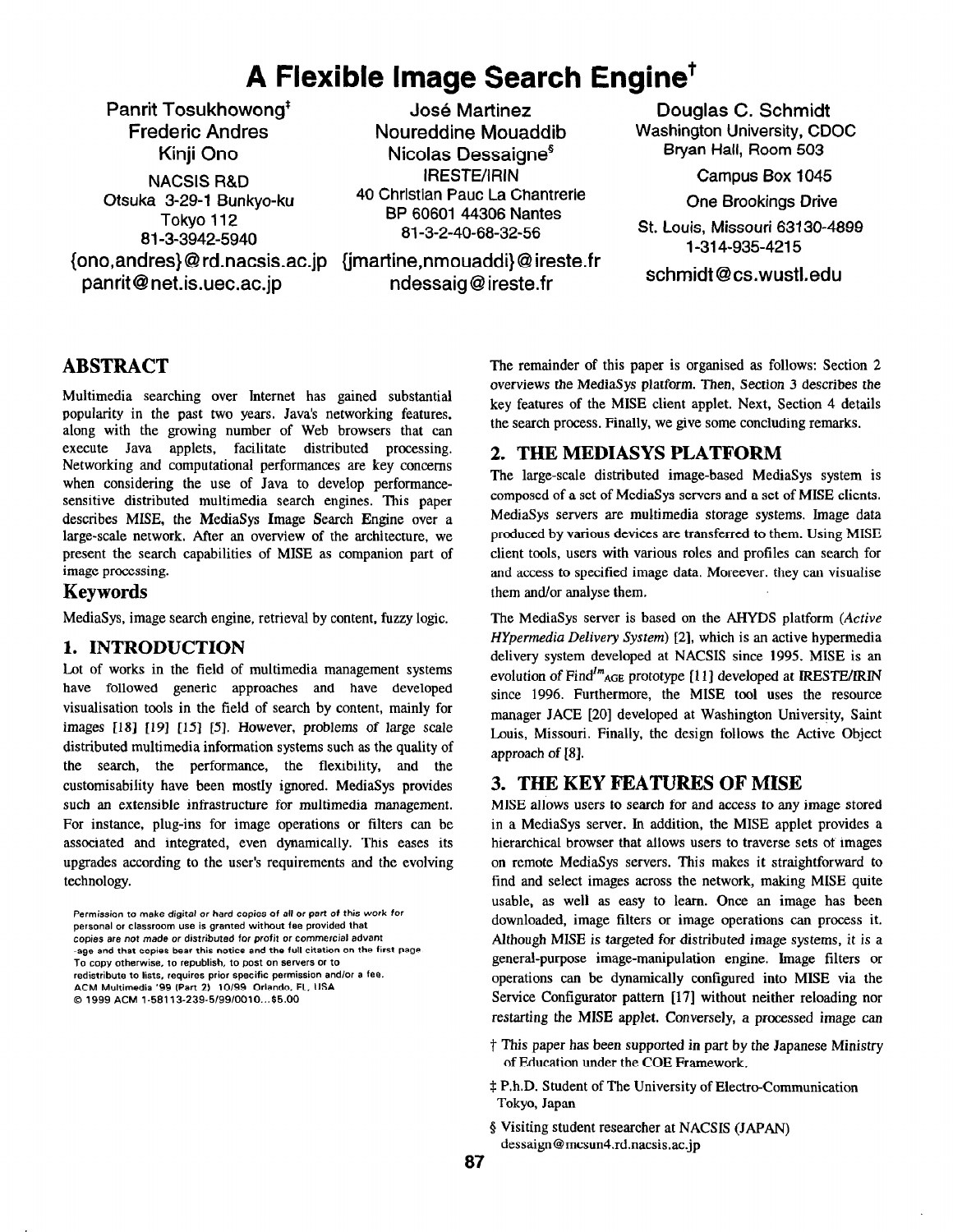be uploaded to the image server from where the applet was downloaded thanks to the MediaSys server support.

There are six main components in a MISE client applet:

Graphical User Interface: which provides a front-end to the image search engine and to the image processing tool. It enables the users to search images, to receive images, to process them and to send them back to image servers (MediaSys server.) Figure 1 illustrates the MISE graphical user interface (GUI.)

Server Locator: which locates a URL address associated to the user role that can reference an image or an image server (MediaSys-typed server). If the URL points to a MediaSys server, its content is listed so those users can browse them to choose one image to process.

Image Downloader: which downloads an image or a set of images located by the Server Locator as input of the search process (see in Section 4).

Image Uploader: which uploads the currently displayed image to the server from where the applet was downloaded (applet security restrictions.) In addition, the MediaSys server supports data uploading using the HTTP and its PUT method.

Image Processing Tool: which extract characteristics from the displayed image using either filters, or other image analysis techniques. The end of the image processing is characterized by the display of the resulting image. Figure 2 is a snapshot of this Tool.

Plug-ins Configurator [3]: which downloads dynamically image processing plug-ins such as image filters, edge detectors, colour detectors from the MediaSys Server and configures them in the applet according to the needs of the user. The Filter Configurator uses the Service Configurator pattern [17] to dynamically configure the image filters and image operation.



Figure 1. The MISE User Interface

## 4. THE MISE SEARCH PROCESS

The search process is located at the server side. Its input consists of a set of sample images along with their associated weights as given by the user in the client applet. The purpose of the search engine is to retrieve an ordered list of images of decreasing similarity with respect to the user's choices. Classically, sample images with the highest weight, say 1 .O, will always be retrieved (if they are in the database), whereas the ones with the lowest weight, accordingly 0.0, will never appear in the result list. A threshold has to be given in order not to retrieve about the whole database.



Figure 2. The Image Processing Tool

#### 4.1 The Relevance Feedback Loop Approach

From the user's point of view, the process has been extremely simplified. It is based on the information retrieval paradigm [6]. The end-user selects whether the currently displayed images fit his or her need or not. In Figure 1, under each image, a slider allows him or her to give a rank between 0 and 1 (default is 0.5.) The use of example and counter-example images offers advantages. First, this is easier for the end-user because it is more intuitive. Secondly, the graphical interaction is limited to weight annotations of images, rather than tuning several unintuitive knobs, as pointed out by other authors [l] [16]. From this input, the system infers automatically one formal query that best fits the user's hints, with respect to the set of properties that have been extracted on each image and activated in the interface. This query is issued onto the database and a new list of images is displayed for another relevance feedback loop. The process continues until the user is satisfied by the returned answer, or that he or she feels that good images are not present in the database [12]. The current version of the system is based on fuzzy logic, though the underlying query language remains OQL (Object Query Language) [4].

#### 4.2 The Indexing Process

Each image in the database has to be indexed. The indexing process consists in extracting as much features as possible. Possible features are regions, global histograms for colours or intensity, edges, and even meta-data such as keywords (which can be provided "automatically" through advanced image formats,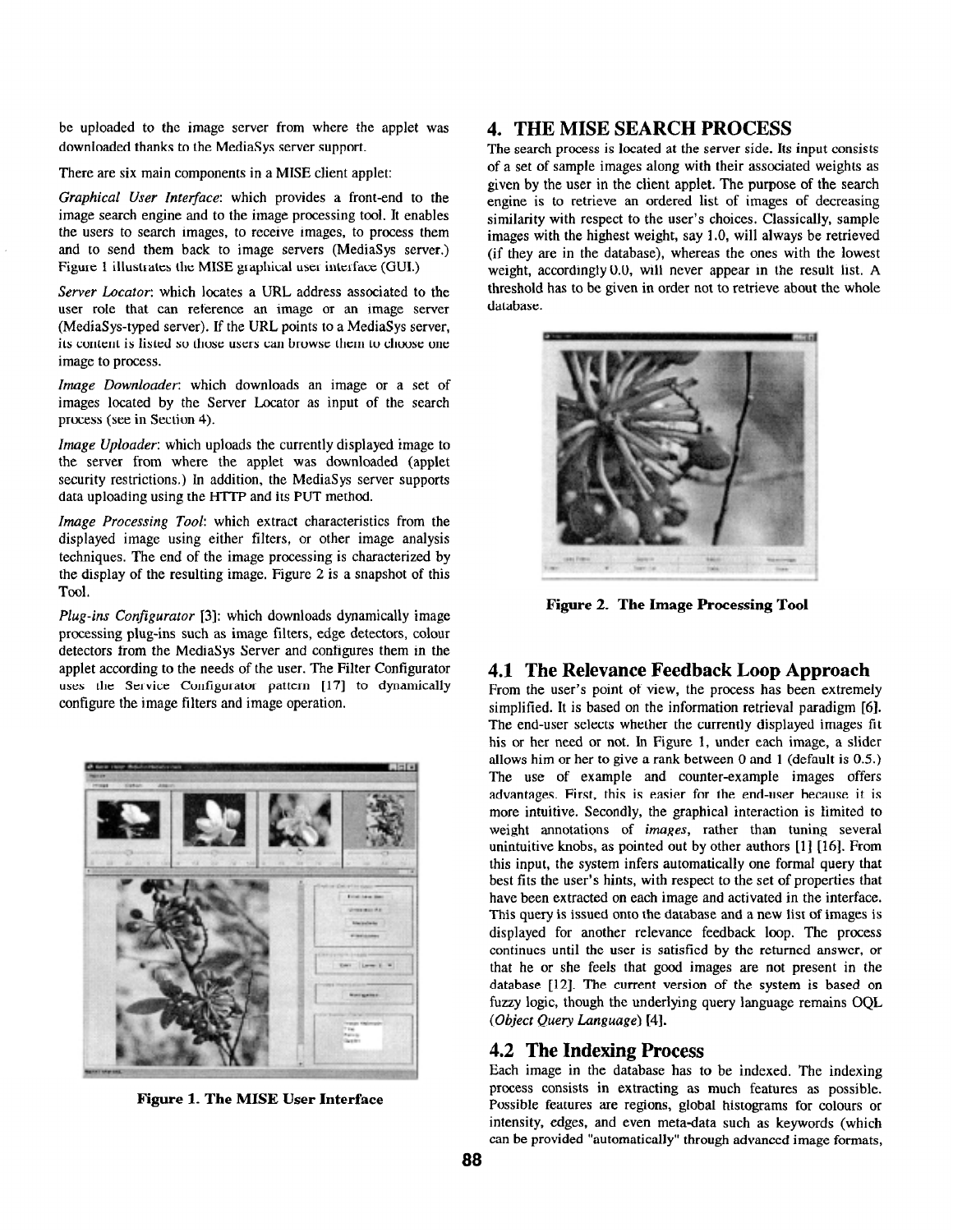e. g., the forthcoming MPEG-7.) Currently, only colour segmentation of regions has been tested for retrieval by contents. Histograms and above all keywords are being added and should provide much more precise searches thanks to semantics [15]. The segmentation process in regions is done with respect to a given colour partitioning. The algorithm and the obtained results have been detailed in [9, 10]. For the sake of retrieval, regions are characterised by a set of unary and binary functions, such as the horizontal position or the adjacency of two regions respectively.

## 4.3 The Query Inference

The other technical part of the querying process is to find the "best" query to issue on the database related to the given set of sample images. This problem is NP-complete, as demonstrated in [10]. Therefore, an approximate algorithm is required, in order not to incur too high a search time. Our choice has been to use genetic algorithms [7] for several reasons. They offer a good compromise between speed, "exhaustive" search, ease of paralleling in the future among the variety of learning machine and optimisation algorithms [14] [13]. Furthermore, several of the alternative algorithms present some severe drawback with respect to the precise requirements of searching for an OQL query (e. g. "branch-and-bound" was not applicable at all due to the presence of both examples and counter-examples).

In our case, each chromosome represents a possible query. A query is a conjunction of the various functions applied to several regions that are quantified existentially. For each function, we provide an inclusion test, i. e. a disjunction of possible outcomes [ll]. Each candidate query (chromosome) is applied to each sample image in order to compute its fitness, i. e., how close to the user's hint it is. The algorithm stops once the best chromosome fitness of a generation has reached a threshold value, or if a maximum number of generations have been computed.

#### 4.4 Fuzzy Queries

Though the introduction of fuzzy logic in the search algorithm is quite time consuming (about 10 times slower than its crisp counterpart), it has some fundamental implications.

Let us consider the horizontal function as an example. In the crisp version, the  $x$  centroids of the regions were categorised into only five possible position classes: west, middle west, middle, middle east, and east. In the fuzzy version, we kept the same classification but provided smooth transitions between the classes, i. e. the linguistic variables.

For the sake of illustration, let us use the example described in Figure 3. The shown region is located in the middle east class. However, if a query asks for a region in the middle position, the horizontal position function witI not return a null value, but a value close to 0.5.

The used norm and co-norm are the standard max and min operators. Each chromosome is applied on each sample image to obtain its fuzzy membership degree with respect to the represented query.

The best chromosome is the one with the shortest distance between the weights given by the user and the corresponding list of membership degrees. We adopted a mere Euclidean distance, which penalises large differences.

Additionally, all users' hints cannot be considered with the same importance. Intuitively, at the one end, if a user indicates that an image is absolutely comparable (resp. unrelated) to his or her expectations, then this hint must be strongly taken into consideration. At the other end, a weight of 0.5 does not give any information at all about the kind of images that the user is looking for (the default value, as shown in Figure 1.) We use a sinusoidal formula to adjust the quality of an hint. Actually, it is used to adjust the value of a difference, the formula being difference = (weight - degree)  $\times$  quality (weight), which are in turn used in the Euclidean distance computation.

# 4.5 Crisp logic vs. fuzzy logic

Though the fuzzy implementation is time consuming, it allows more flexibility and solves some problems. First, the user is no longer constrained to a frustrating ternary choice: positive or negative sample, or irrelevant image. The use of weights brings some flexibility, though we had to control its impact through the quality function. Then, the system is much less sensitive to bad positive examples. Effectively, a positive sample must respect all the predicates of a query, whereas a negative sample can be satisfied as long as at least one predicate fails. Therefore, if the user provides a positive example that is incompatible with the other examples, then the system cannot infer a meaningful crisp query. With fuzzy logic, and the Euclidean distance metrics, some mistakes can be tolerated. Also, thanks to the membership degree, images can be ranked, and the size of the retrieved set can be adjusted with a minimal threshold value.